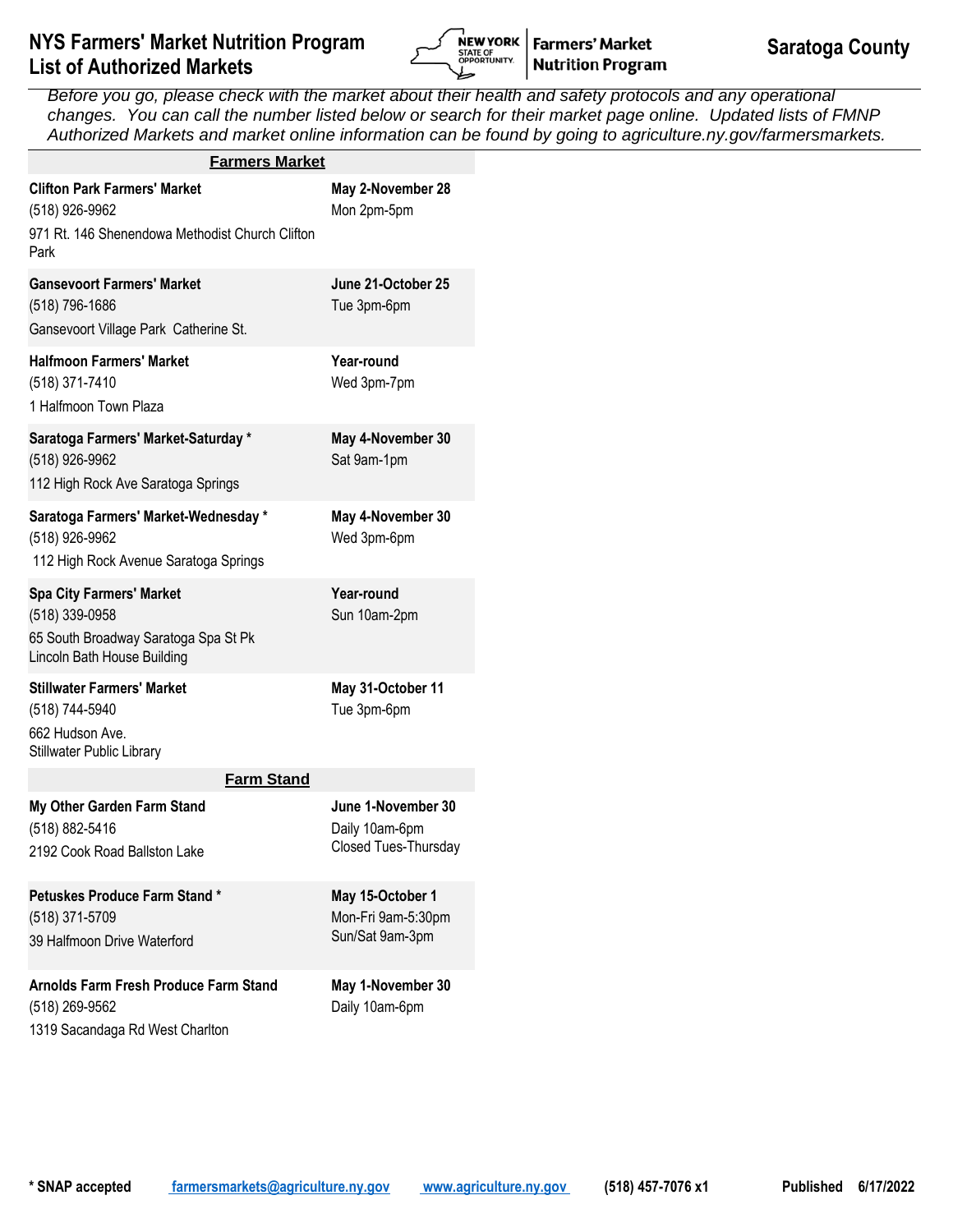

| <b>Farmers Market</b>                                                                       |                                     |
|---------------------------------------------------------------------------------------------|-------------------------------------|
| <b>Schenectady City Hall Farmers' Market *</b><br>(518) 386-2225<br>105 Jay St City Hall    | May 5-Oct 27<br>Thu 9:30am-1:30pm   |
| <b>Schenectady Greenmarket*</b><br>(518) 986-0318<br>Franklin St and Jay St. near City Hall | April 3-November 20<br>Sun 10am-2pm |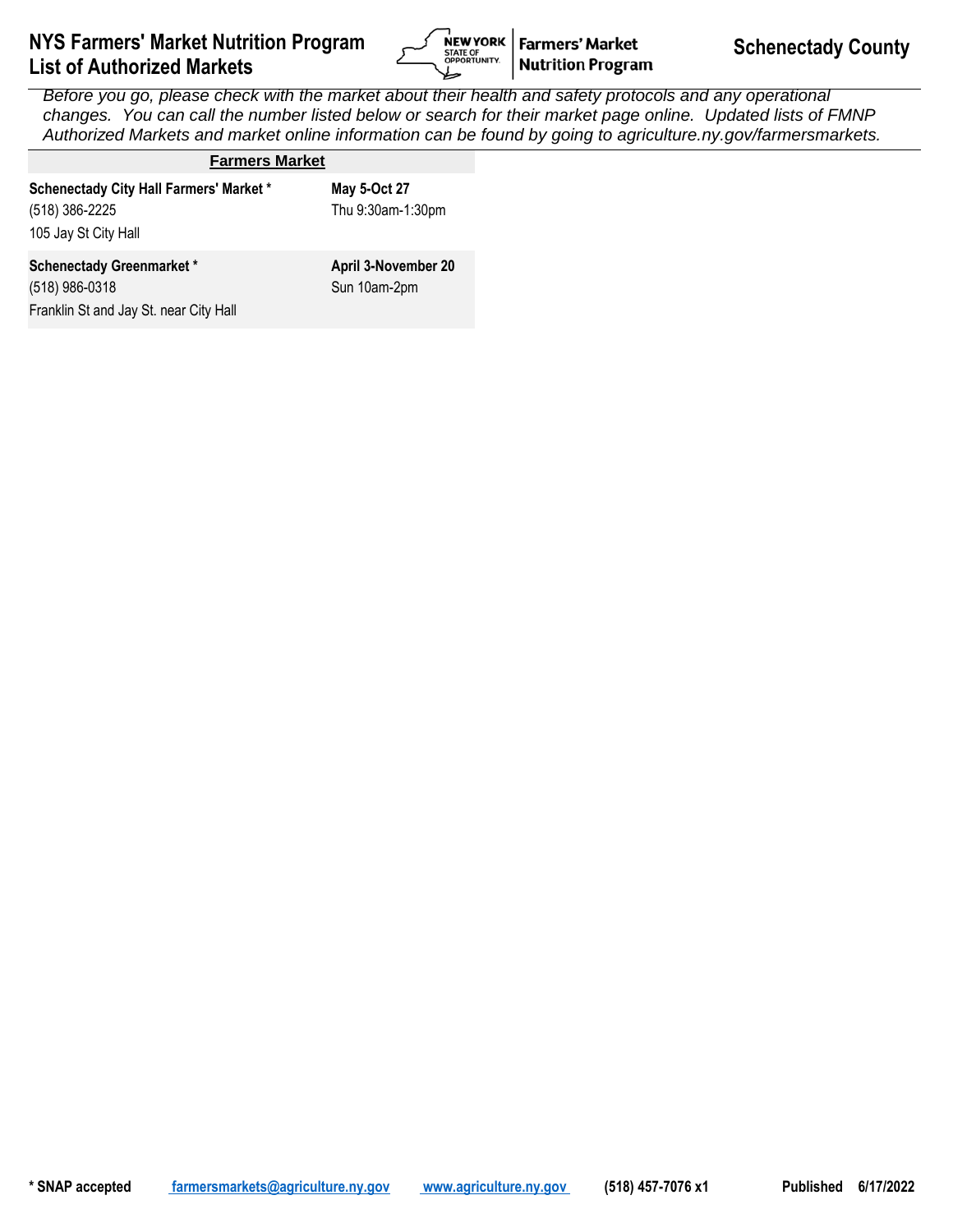

| <b>Farm Stand</b>                                                                                       |                                                         |
|---------------------------------------------------------------------------------------------------------|---------------------------------------------------------|
| <b>Barber Family Farm Stand*</b><br>(518) 827-5454<br>3617 State Route 30 Middleburgh                   | Year-round<br>Wed-Sun 9am-5:30pm<br>Winter hours change |
| <b>Bohringer's Fruit Farm</b><br>(518) 827-5783<br>3992 State Route 30                                  | June 15-October 9<br>Daily 9am-5pm                      |
| <b>Schoharie Valley Farms Farm Stand*</b><br>(518) 295-7139<br>"The Carrot Barn"<br>5605 State Route 30 | Year-round<br>Daily 9am-6pm                             |
| Parsons Vegetable Farm Farm Stand<br>(518) 284-2330                                                     | Year-round<br>Daily 10am-6pm                            |

756 US Highway 20 Sharon Springs

Daily 10am-6pm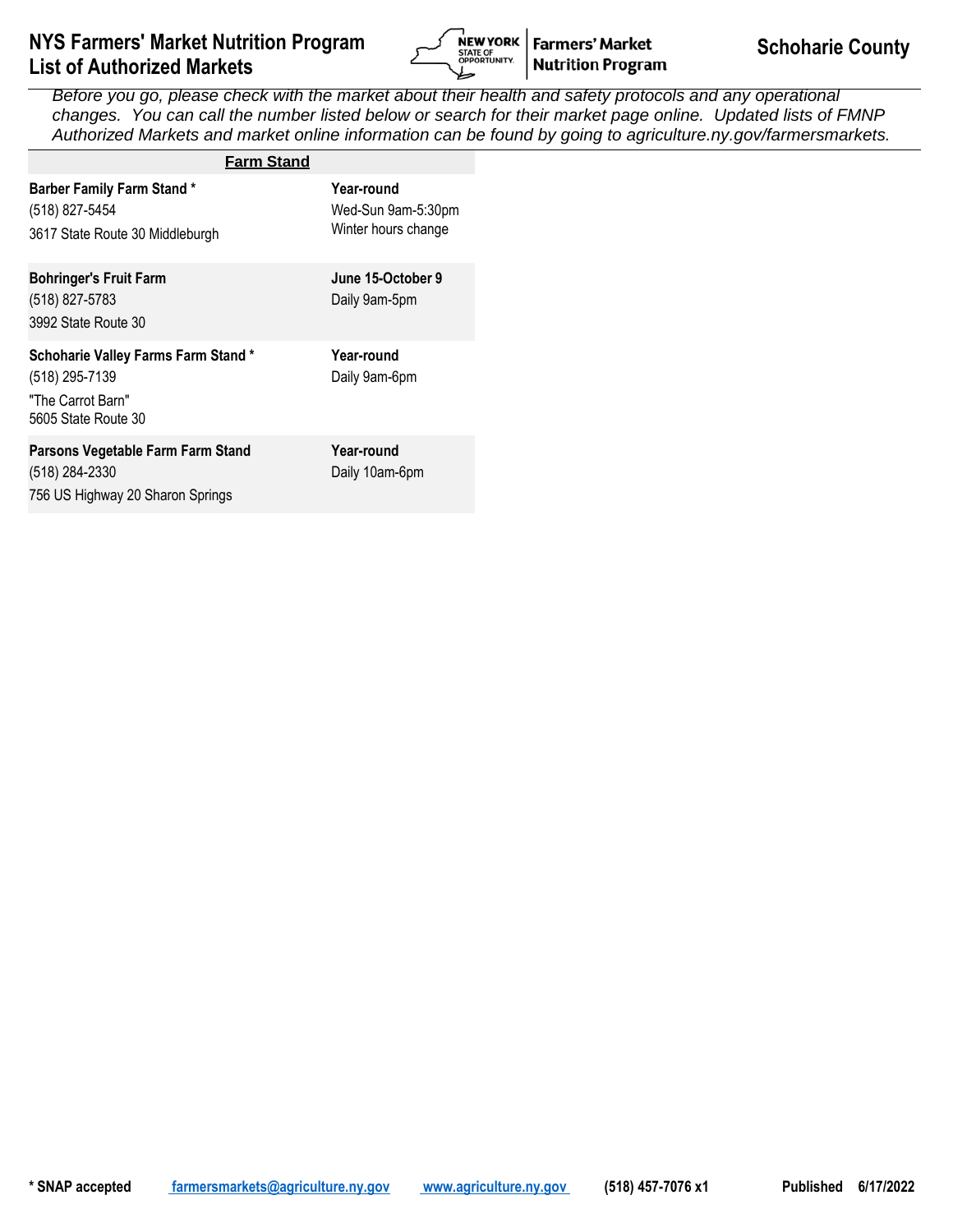

### **Farmers Market**

301 Clawson Blvd. **Montour Falls Farmers' Market \* June 16-September 29** (607) 742-6798

Thu 4pm-7pm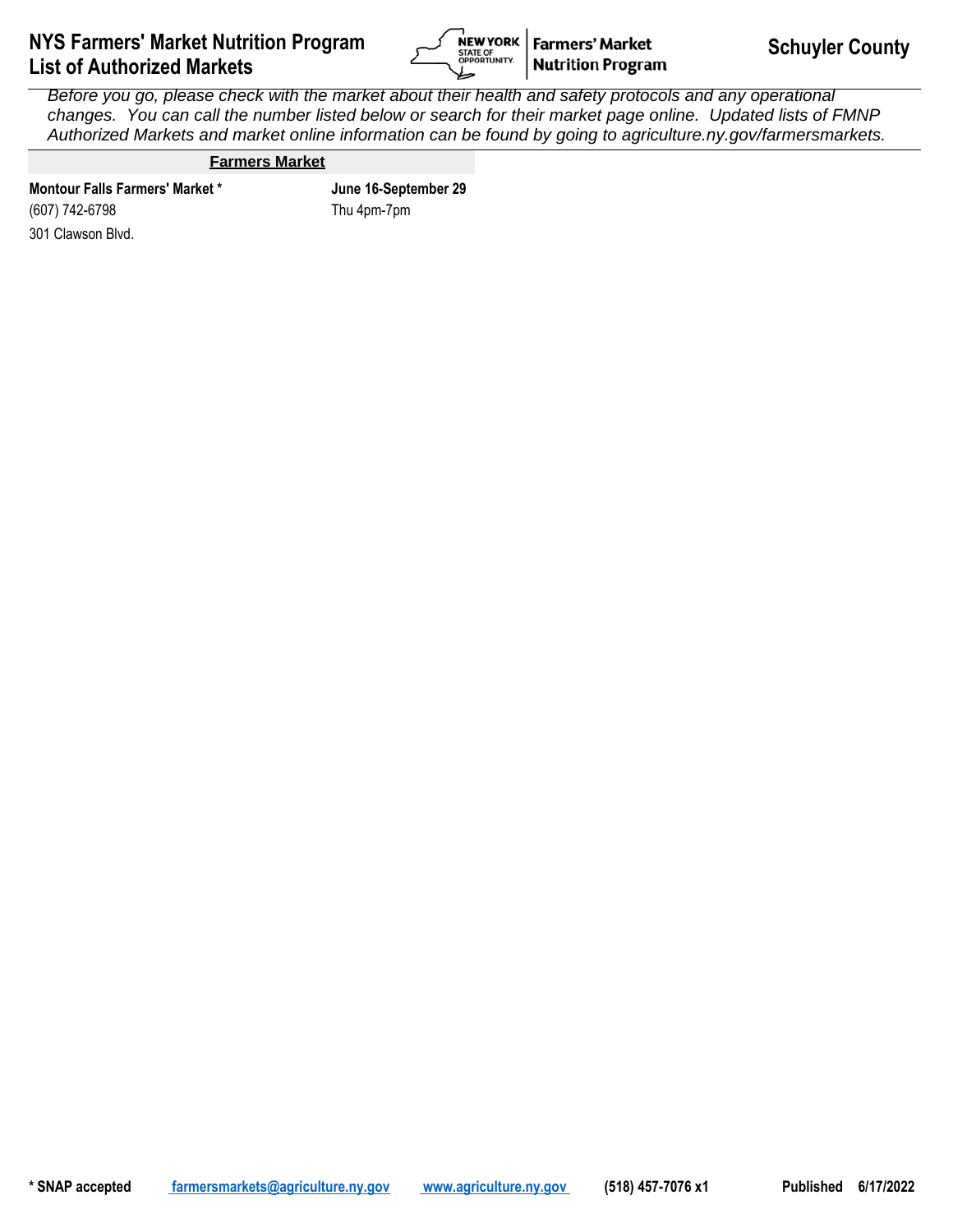

**#Type!**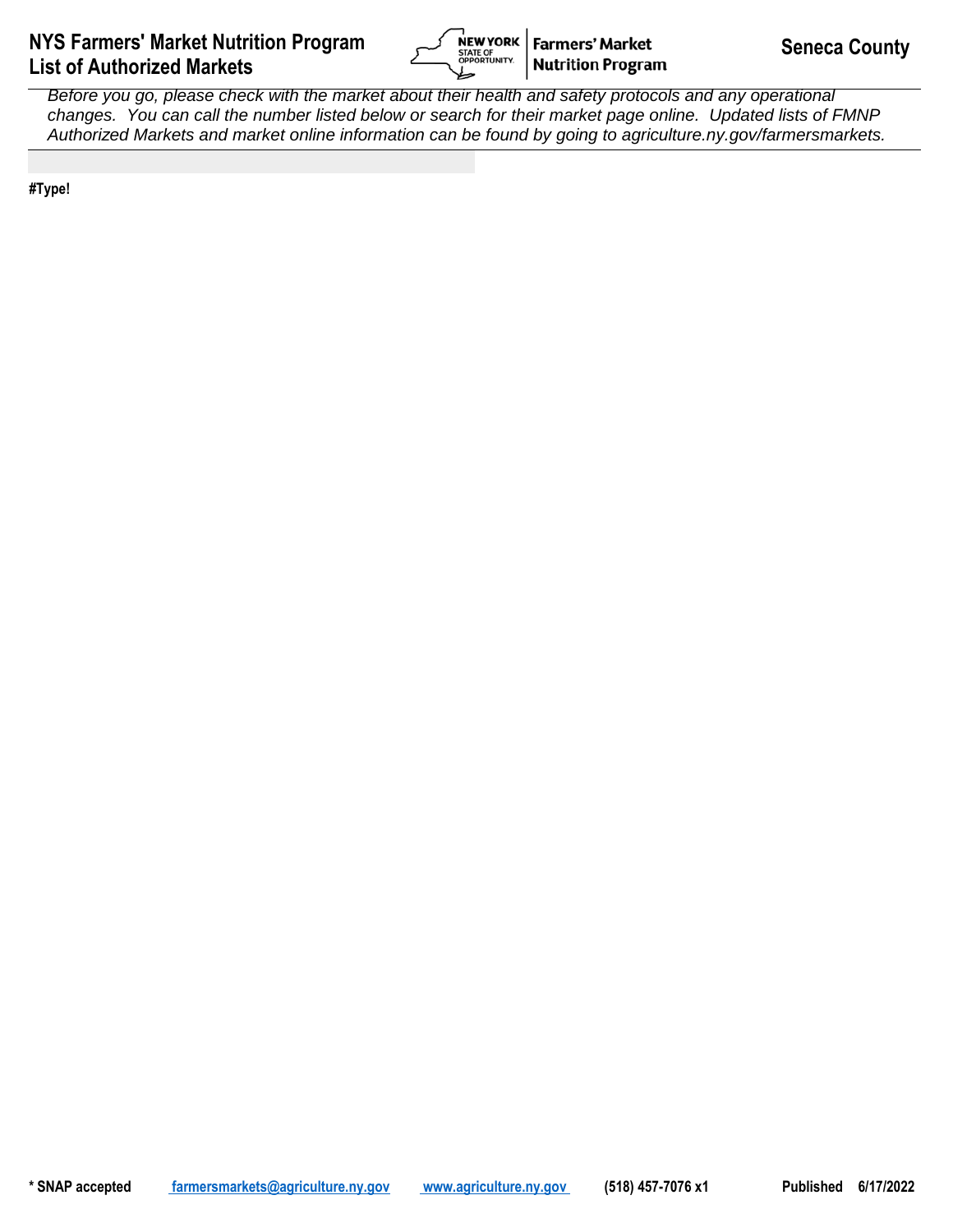

| <b>Farmers Market</b>                                                                                                  |                                        |
|------------------------------------------------------------------------------------------------------------------------|----------------------------------------|
| <b>Canton Friday Farmers' Market *</b><br>(315) 605-8133<br>Village Green Park 17 Park St at Main St.                  | May 27-October 28<br>Fri 9am-2pm       |
| <b>Canton Tuesday Farmers' Market *</b><br>(315) 605-8133<br>Village Green Park 17 Park st at Main St.                 | May 27-October 28<br>Tue 9am-2pm       |
| <b>Gouverneur Farmers' Market *</b><br>(315) 261-8054<br>East Main Street Park                                         | June 2-October 27<br>Thu 9am-2pm       |
| <b>Hammond Farmers' and Artisans Market *</b><br>(315) 324-5032<br><b>Hammond Museum</b><br>14 North Main St. Route 37 | June 15-September 14<br>Wed 3pm-6pm    |
| Potsdam Farmers' Market *<br>(315) 261-8054<br>Main St near Ives Park adjacent to Clarkson Inn                         | May 14-October 29<br>Sat 9am-2pm       |
| <b>Farm Stand</b>                                                                                                      |                                        |
| Martin's Farm Stand*<br>(315) 265-1246<br>11 Needham Rd. Potsdam                                                       | <b>Year-Round</b><br>Mon-Sat 10am-6pm  |
| <b>Whitten Family Farm Stand*</b><br>(518) 359-5112<br>1101 Cty Route 49 Winthrop                                      | June 20-October 26<br>Mon-Wed 10am-7pm |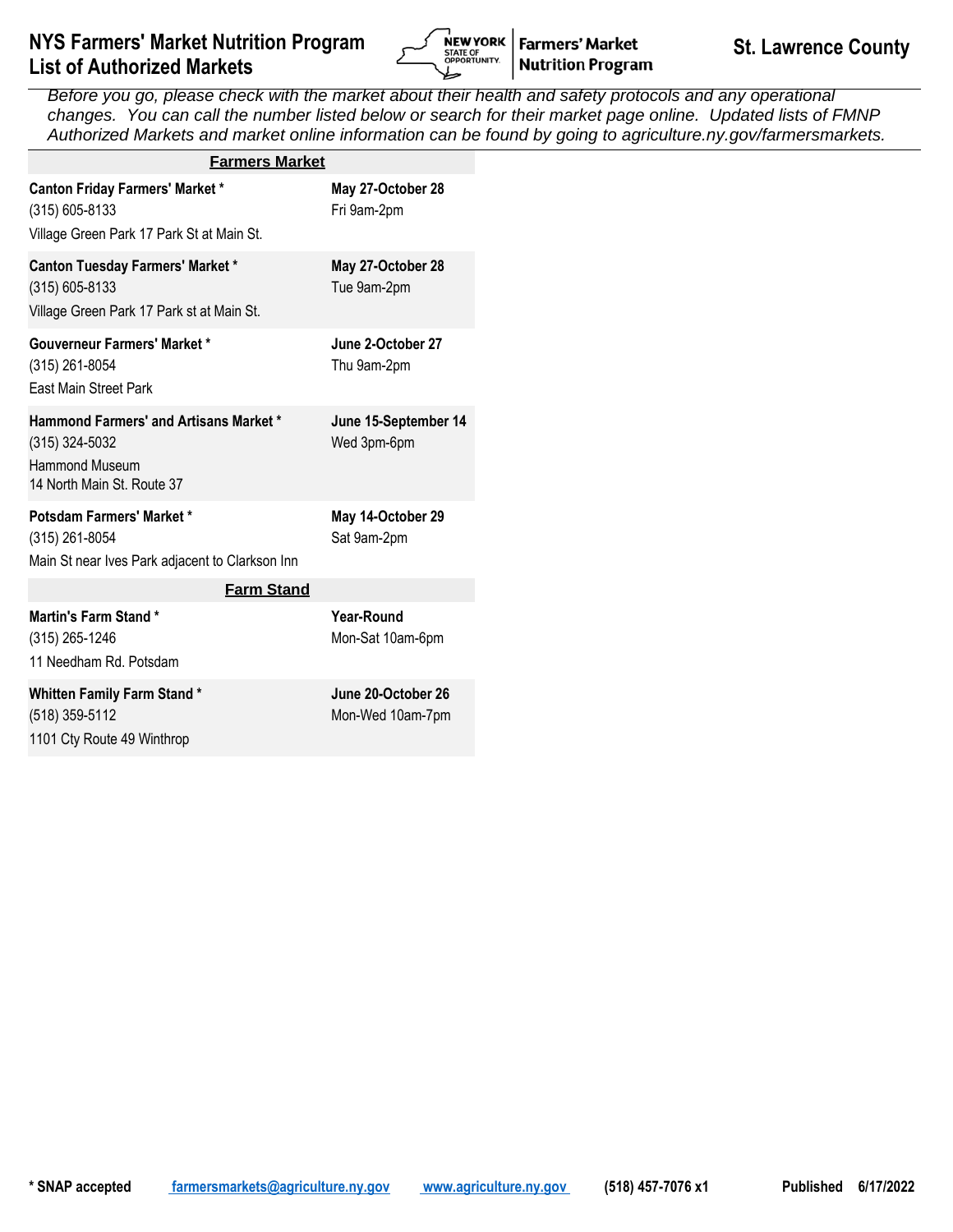

# **Farmers Market**

Pulteney Square Park Steuben St. Wed 9am-2pm **Bath Wednesday Farmers' Market \* May 4-October 26** (607) 794-3494

#### **Farm Stand**

| Dave's Produce Farm Stand   | May 1-December 24 |
|-----------------------------|-------------------|
| (607) 794-7043              | Mon-Fri 10am-6pm  |
| 6719 State Route 415 S Bath | Sat 9am-5pm       |
|                             | Sun 10am-5pm      |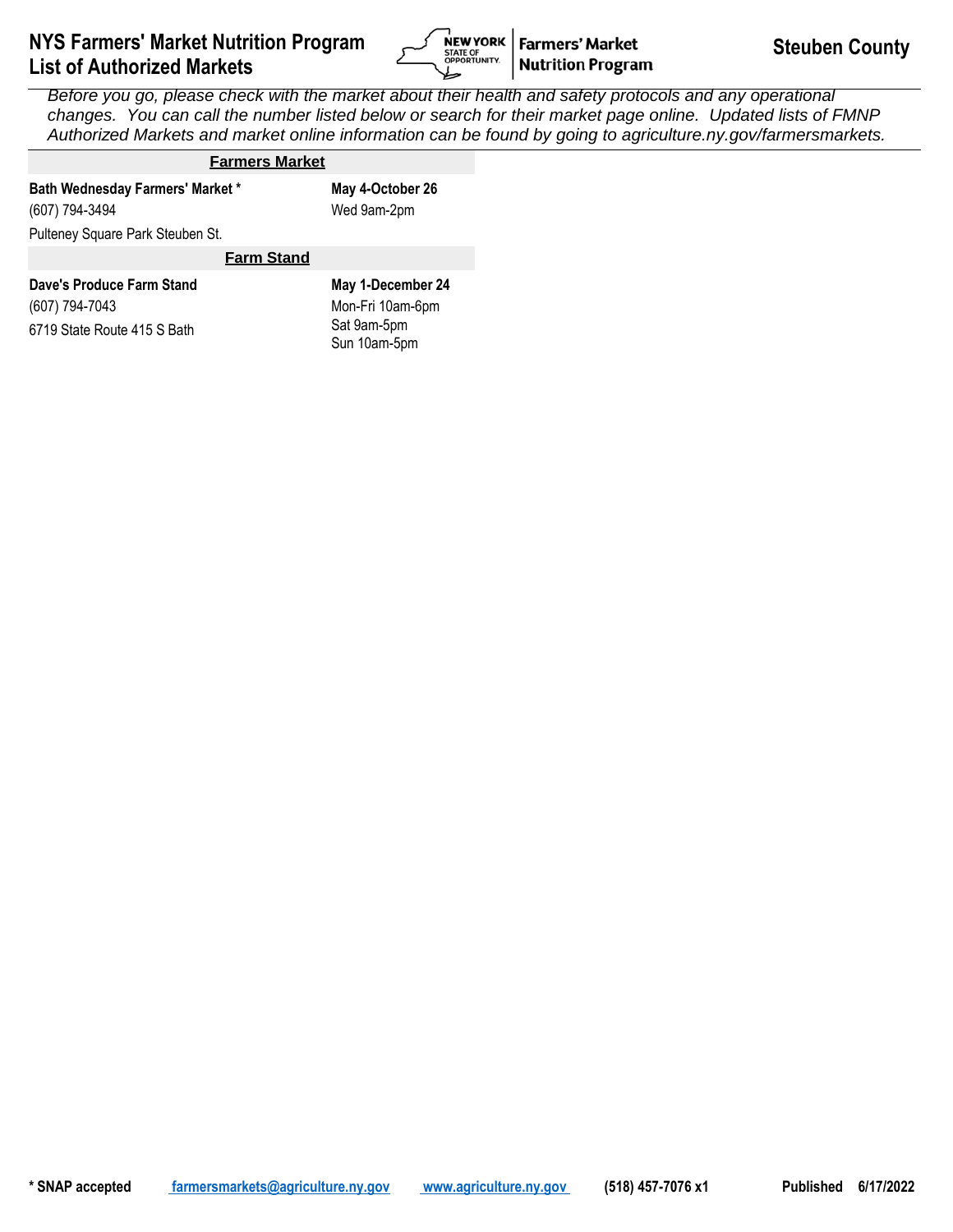

| <b>Farmers Market</b>                                                                                            |                                                                     | <b>Farm Stand</b>                                                                      |                                     |
|------------------------------------------------------------------------------------------------------------------|---------------------------------------------------------------------|----------------------------------------------------------------------------------------|-------------------------------------|
| <b>Babylon Village Farmers' Market</b><br>(631) 944-2661<br>LIRR Babylon Station parking lot                     | June 5-November 20<br>Sun 9am-12:30pm                               | <b>Bethel Hobbs Community Farm Stand</b><br>(631) 774-1556<br>178 Oxhead Rd Centereach | June 18-October 15<br>Sat 10am-3pm  |
| 51 Railroad Ave<br>East Hampton Farmers' Market *<br>(631) 725-9133<br>Herrick Park Parking lot side             | May 13-September 9<br>Fri 9am-1pm                                   | <b>Seps Family Farm Farm Stand</b><br>(631) 477-1583<br>7395 Main Rd East Marion       | April 1-November 1<br>Daily 9am-5pm |
| Huntington Village Farmers' Market<br>(631) 944-2661<br>228 Main St Huntington<br>Elm St Parking Lot             | June 5-November 20<br>Sun 7:30am-12:30pm                            | <b>Schneider's Farm Stand</b><br>(631) 673-5844<br>316 Old Country Rd Melville         | June 1-November 30<br>Daily 9am-5pm |
| <b>Islip Farmers' Market</b><br>$(631)$ 323-3653<br>Town Hall Pkg lot<br>655 Montauk Hwy Rt 27A                  | June 4-November 19<br>Sat 7am-12pm                                  |                                                                                        |                                     |
| <b>Montauk Farmers' Market*</b><br>(631) 668-2355<br>Village Green 743 Montauk Hwy                               | June 9-November 18<br>Thu 9am-2pm<br>Fri 9am-2pm after Labor<br>Day |                                                                                        |                                     |
| Patchogue (Sun) Farmers' Market<br>(631) 323-3653<br>Division & Ocean St<br>Patchogue LIRR East Side Parking Lot | June 5-November 6<br>Sun 9am-2pm                                    |                                                                                        |                                     |
| Rocky Point Farmers' & Artisan Market<br>(516) 639-0694<br>Old Depot Park Broadway & Prince St                   | June 5-November 20<br>Sun 9am-1pm                                   |                                                                                        |                                     |
| <b>Three Village Farmers Market</b><br>(631) 901-7151<br>93 North Country Rd Setauket                            | June 3-October 28<br>Fri 3pm-7pm                                    |                                                                                        |                                     |
| <b>Farm Stand</b>                                                                                                |                                                                     |                                                                                        |                                     |
| <b>HOG Farm Stand-Brookhaven*</b><br>(631) 790-2561<br>319 Beaverdam Rd. Brookhaven                              | May 7-December 10<br>M/W/F 3:30pm-6:30pm<br>Sat 9am-1pm             |                                                                                        |                                     |
| Thera Farms Farm Stand*<br>(631) 478-5229<br>1705 Brentwood Rd Brentwood                                         | May 1-December 1<br>Daily 9am-5pm                                   |                                                                                        |                                     |
| <b>Andrews Family Farm Farm Stand</b><br>(631) 929-0038<br>1038 Sound Ave Calverton                              | April 21-October 23<br>Daily 9am-5pm                                |                                                                                        |                                     |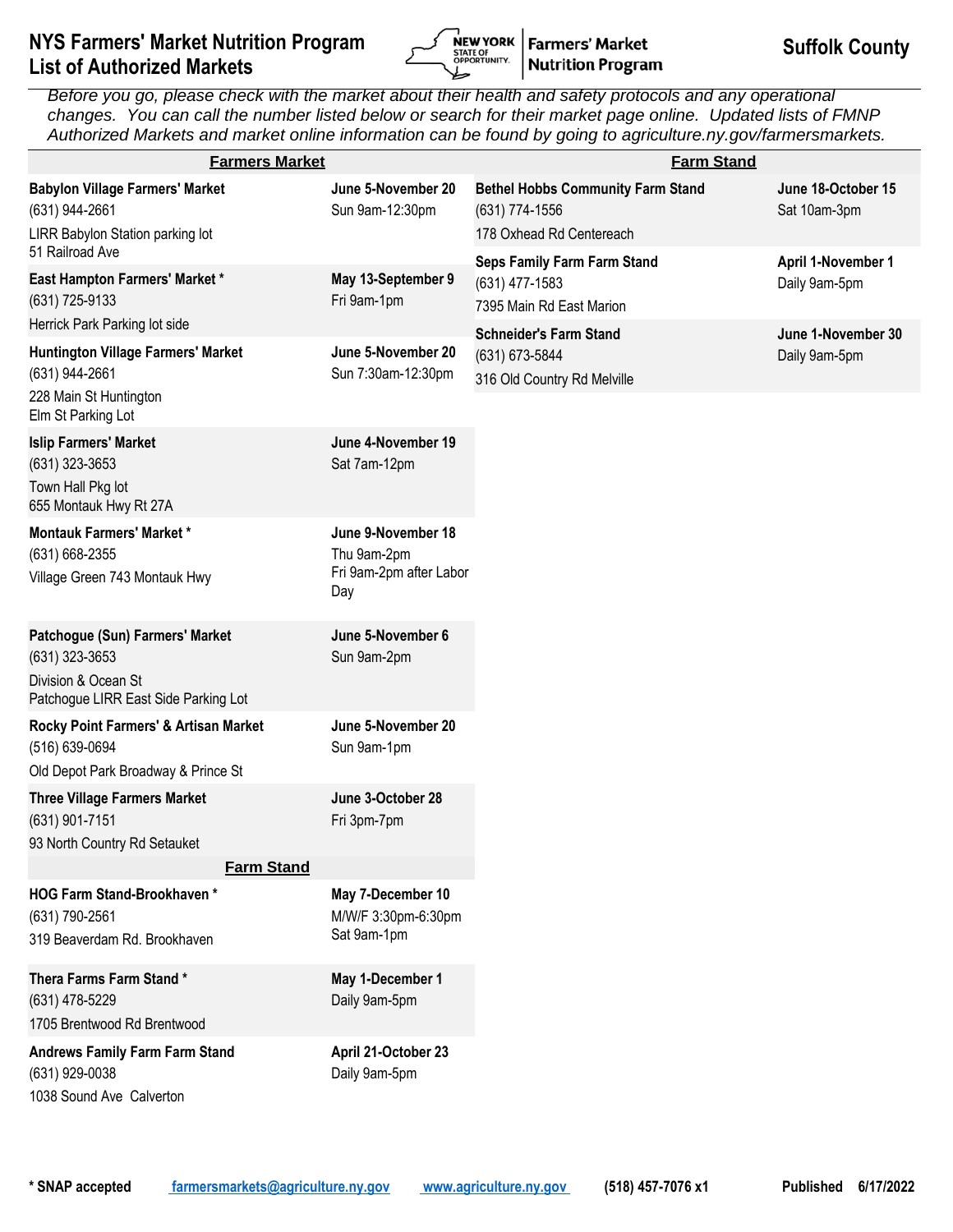

| <b>Farmers Market</b>                                                                       |                                      |
|---------------------------------------------------------------------------------------------|--------------------------------------|
| <b>Barryville Farmers' Market</b><br>(845) 557-0913<br>3405 NY -97                          | May 21-October 29<br>Sat 10am-1pm    |
| <b>Callicoon Farmers' Market</b><br>(607) 643-6667<br>Callicoon Creek Park 23 Dorrer Drive  | Year-round<br>Sun 11am-2pm           |
| Jeffersonville Farmers' Market<br>(310) 279-9613<br>4906 Route 52 Jeffersonville            | May 22-October 9<br>Sun 10am-1pm     |
| Liberty Farmers' Market *<br>(845) 439-1230<br>119 N Main Street Creekside Park             | June 17-September 16<br>Fri 3pm-6pm  |
| Sullivan Fresh Monticello Farmers' Market *<br>(845) 292-6180<br>10 Jefferson St Monticello | June 30-September 29<br>Thu 10am-1pm |
| <b>Narrowsburg Farmers Market</b><br>(570) 982-0050<br>7 Erie Ave Narrowsburg               | May 14-October 29<br>Sat 10am-1pm    |
| <b>Rock Hill Farmers' Market</b><br>(845) 292-6180<br>223 Rock Hill Drive                   | June 4-September 24<br>Sat 10am-1pm  |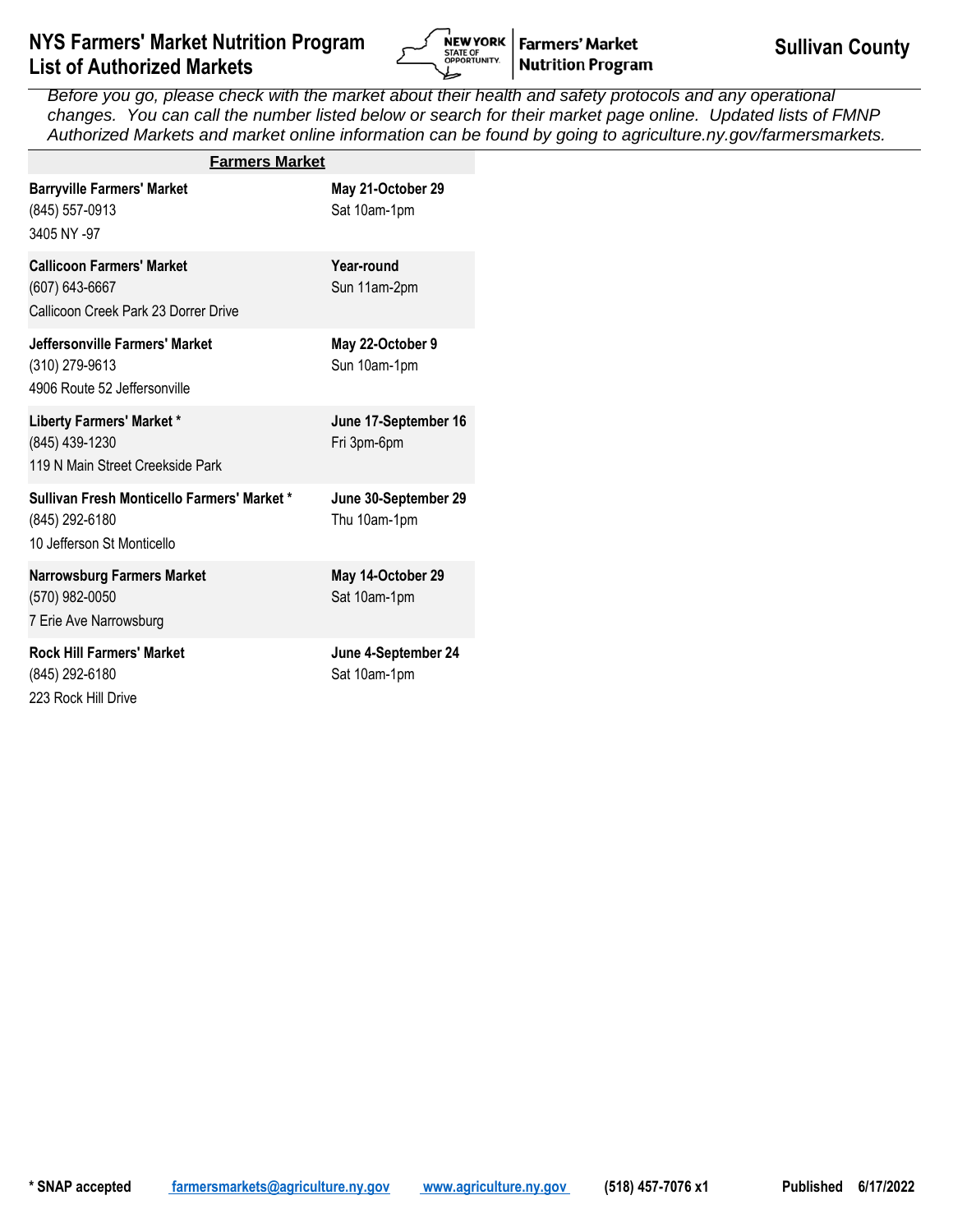

| <b>Farmers Market</b>                                                              |                                          |
|------------------------------------------------------------------------------------|------------------------------------------|
| <b>Candor Farmers' Market *</b><br>(607) 768-4072<br>Town Hall 101 Owego St.       | June 16-September 1<br>Thu 3:30pm-6:30pm |
| Seven Counties Farmers' Market-Fri<br>(607) 642-8439<br>153 Main Street Owego      | June 24-October 28<br>Fri 9am-1pm        |
| <b>Seven Counties Farmers' Market-Tues</b><br>(607) 642-8439<br>153 Main St. Owego | June 24-October 28<br>Tue 9am-1pm        |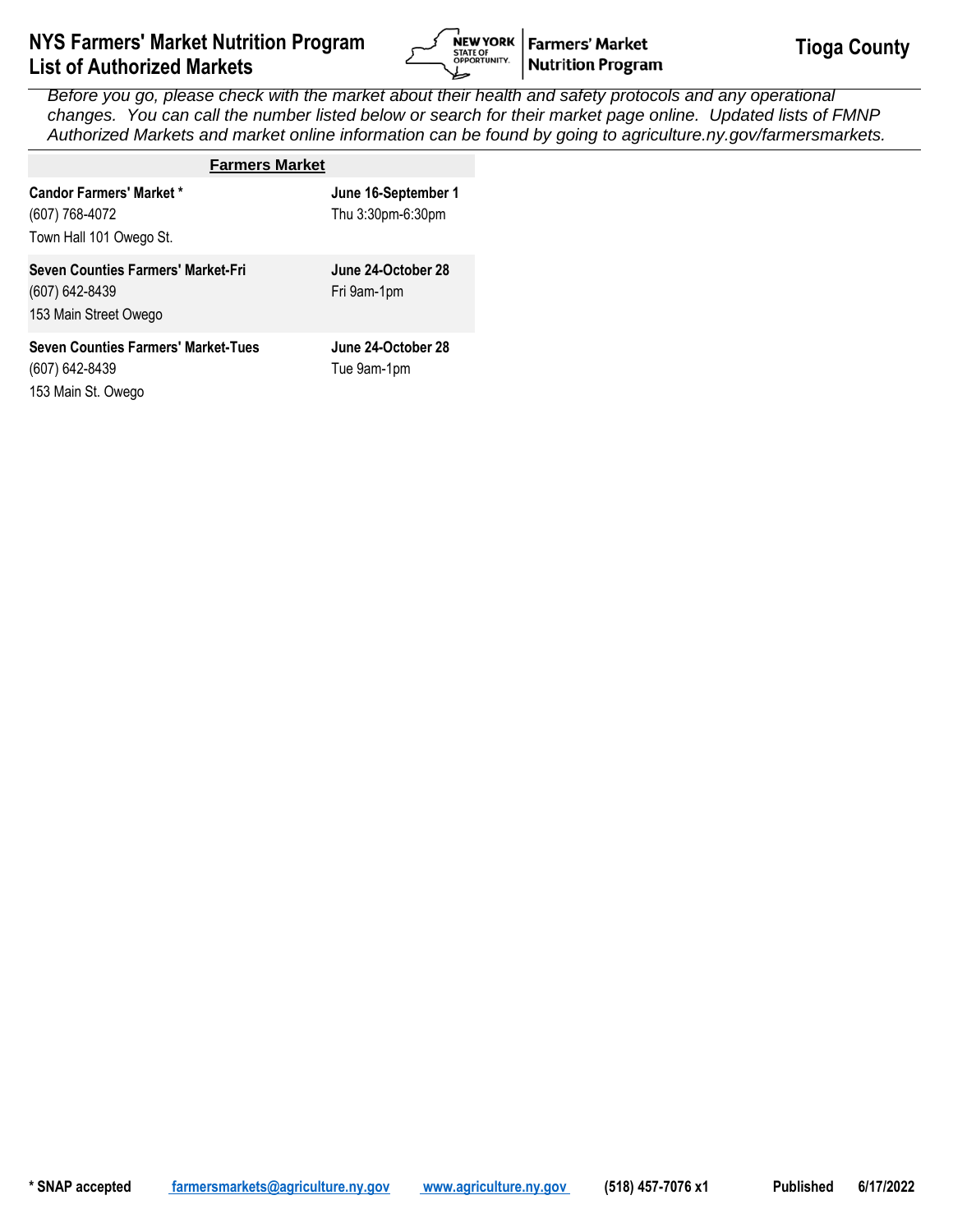

| <b>Farmers Market</b>                                                                                                 |                                                            |
|-----------------------------------------------------------------------------------------------------------------------|------------------------------------------------------------|
| <b>Freeville Farmers' Market</b><br>(732) 822-0415<br>43 Main St. Freeville                                           | May 22-September 18<br>Sun 12pm-2pm                        |
| Ithaca Farmers' Market (East Hill Wed) *<br>(607) 273-7109<br>East Hill Plaza 380 Pine Tree Rd.                       | May 4-October 26<br>Wed 4pm-7pm                            |
| Ithaca Farmers' Market (Steamboat Sat) *<br>(607) 273-7109<br>Steamboat Landing<br>545 Third St. Extension off Rt. 13 | April 2-December 17<br>Sat 9am-3pm                         |
| Ithaca Farmers' Market (Steamboat Sun) *<br>(607) 273-7109<br>Steamboat Landing<br>545 Third St. Extension off Rt. 13 | April 2-December 17<br>Sun 10am-2pm                        |
| <b>Farm Stand</b>                                                                                                     |                                                            |
| <b>Jasper Meadows Farm Stand</b><br>(607) 708-4327<br>26 Palmear Road Freeville                                       | May 20-October 31<br>Mon/Wed/Fri 4pm-7pm                   |
| Indian Creek Farm Farm Stand<br>(504) 432-8696<br>1408 Trumansburg Rd Ithaca                                          | <b>April 6-Mid November</b><br>Daily 8am-8pm<br>Closed Mon |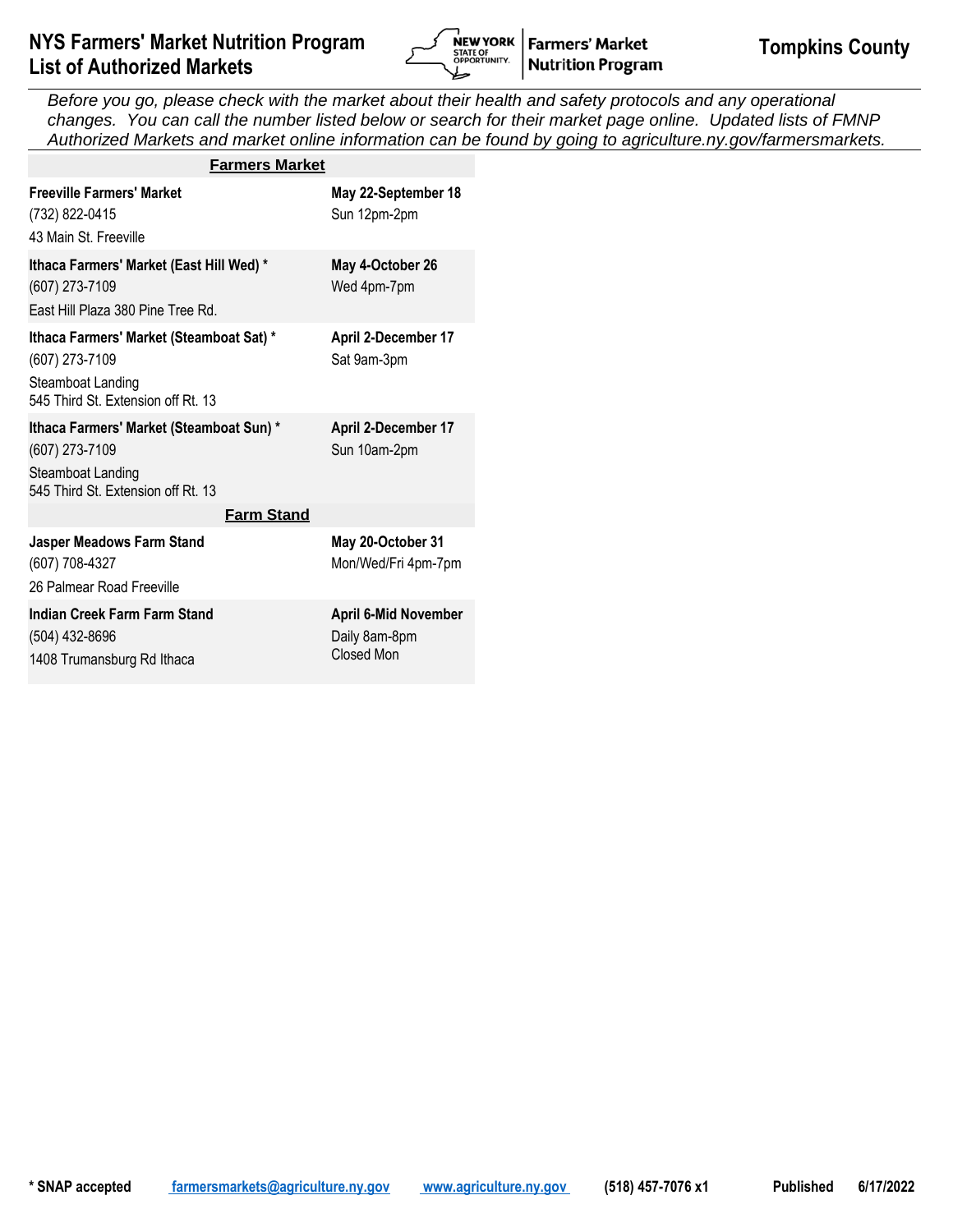

| <b>Farmers Market</b>                                                                                      |                                                          |
|------------------------------------------------------------------------------------------------------------|----------------------------------------------------------|
| <b>Kingston Farmers' Market *</b><br>(646) 262-4672<br>285 Wall Street                                     | May 7-December 17<br>Sat 9am-2pm                         |
| Heart of the Hudson Valley Farmers' Market<br>(845) 616-7824<br>Cluett-Schantz Park 1801-1805 Rt 9W Milton | June 4-October 8<br>Sat 9am-2pm                          |
| Phoenicia Farmers' Market *<br>(917) 294-2017<br>85 Main St Phoenicia                                      | May 8-October 30<br>Sun 10am-2pm                         |
| <b>Rosendale Farmers' Market</b><br>(845) 943-9700<br>5 Hardenburgh Ln                                     | June 5-October 30<br>Sun 10am-2pm                        |
| <b>Woodstock Farm Festival Farmers' Market *</b><br>(845) 901-5970<br>20 Mountainview Ave parking lot      | May 18-October 12<br>Wed 3pm-7pm                         |
| <b>Farm Stand</b>                                                                                          |                                                          |
| Kingston YMCA Farm Stand*<br>(845) 332-2927<br>507 Broadway<br>Winter moves into Lobby                     | June 2-February 25<br>Tue 10am-12:30pm<br>Thu 3:30pm-6pm |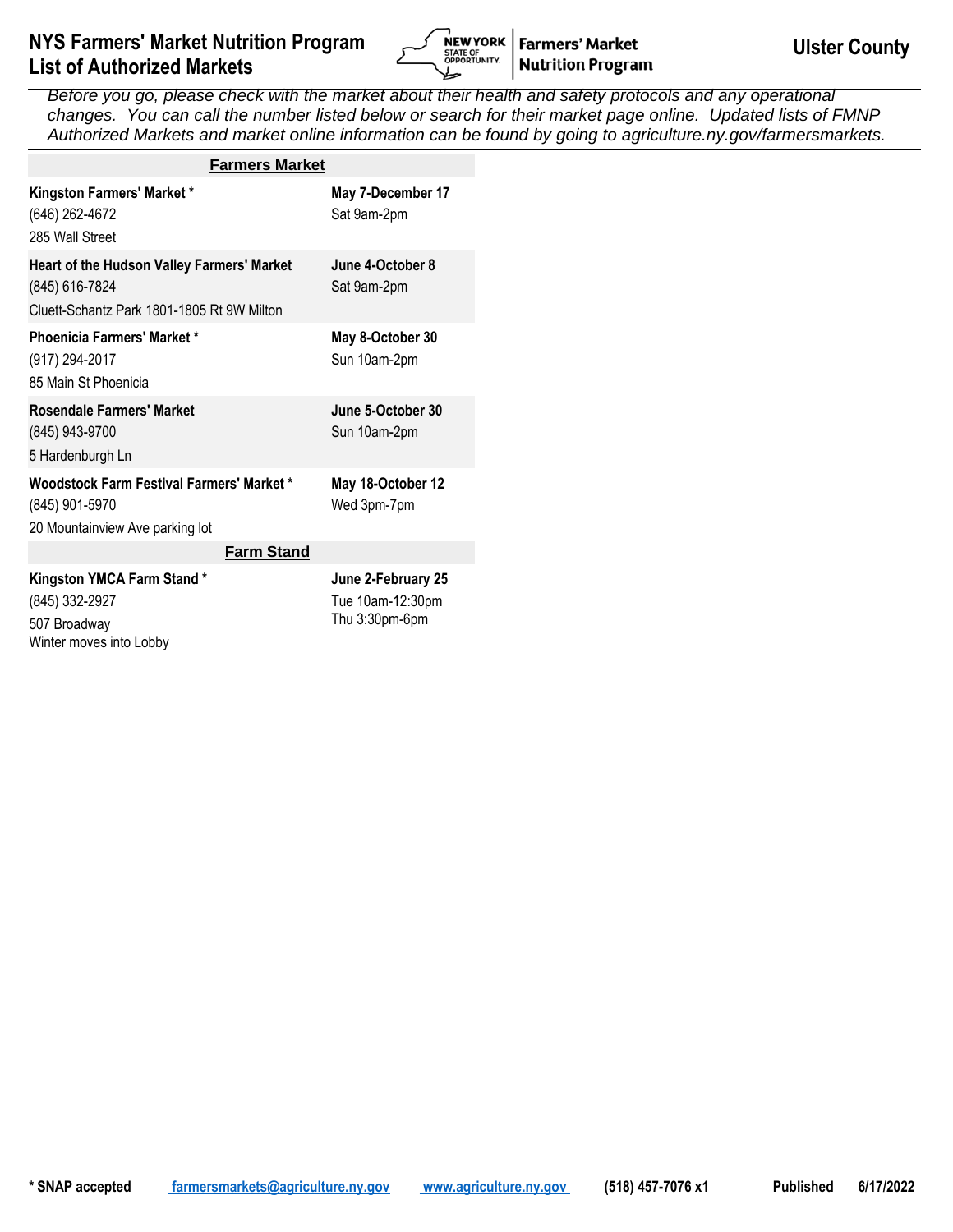

## **Farmers Market**

South Street Market Pavilion **Glens Falls Farmers' Market \* May 7-October 29** (518) 792-0438

Sat 8am-12pm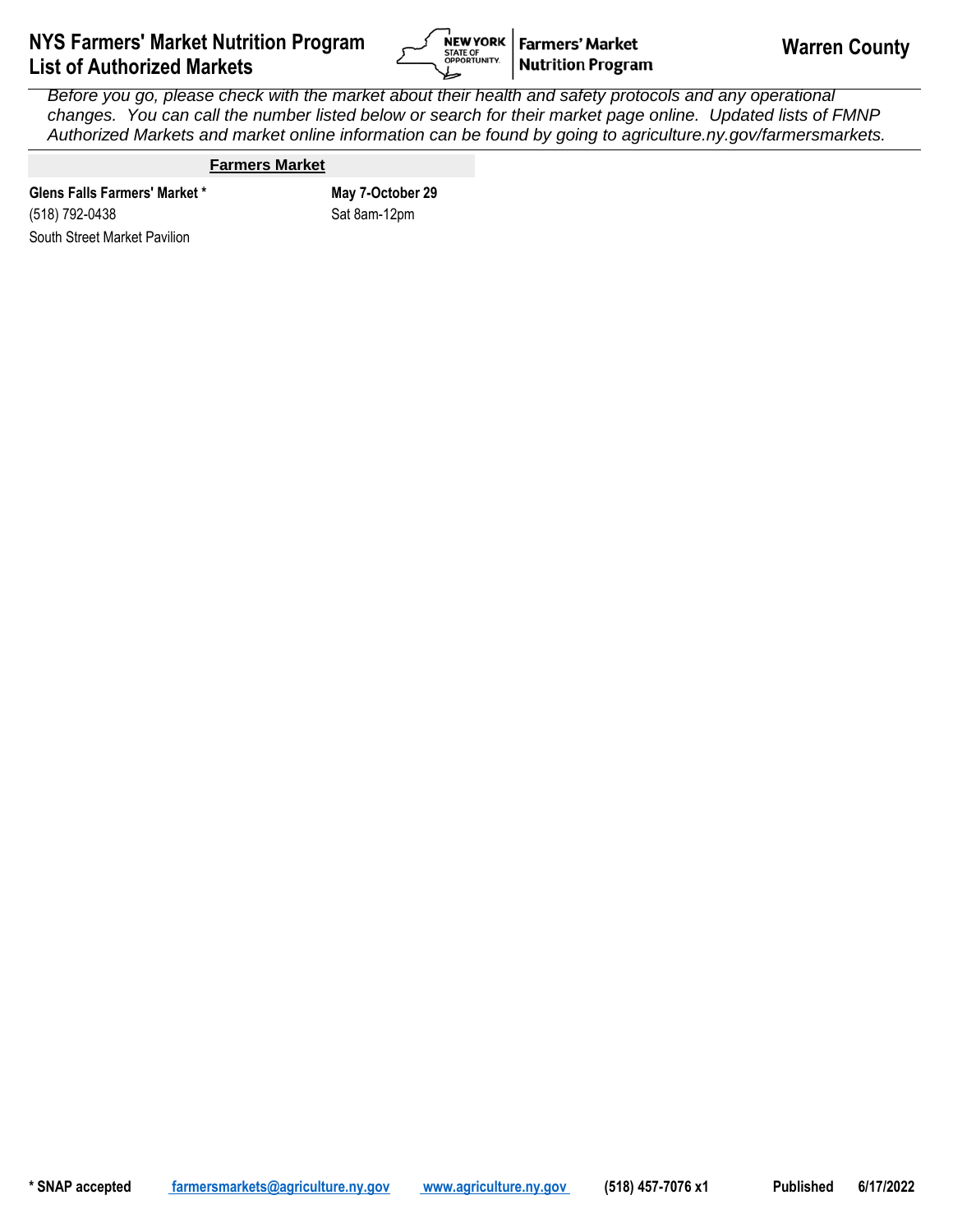

| <b>Farmers Market</b>                                                                         |                                       |
|-----------------------------------------------------------------------------------------------|---------------------------------------|
| <b>Cambridge Valley Farmers' Market</b><br>(518) 677-8128<br>24 South Park St.                | May 22-October 30<br>Sun 10am-1pm     |
| Ft Edward Canal St. Mktplace Farmers' Market<br>(518) 747-3237<br>63 Canal St Fort Edward     | June 2-September 29<br>Thu 4pm-7pm    |
| Granville Rt. 22 Farmers' Market *<br>(518) 642-1653<br>88 Quaker St Mountain View Commons    | June 6-October 17<br>Mon 2pm-5pm      |
| Salem Rt. 22 Farmers' Market<br>(518) 642-1653<br>Village Park Gazebo Rt 22 Main St           | June 4-October 15<br>Sat 10am-1pm     |
| Whitehall Rt. 22 Farmers' Market *<br>(518) 642-1653<br>Canal Park Pavillion Skenesborough Dr | June 7-October 18<br>Tue 1pm-4pm      |
| <b>Farm Stand</b>                                                                             |                                       |
| <b>Stevens Vegetables Farm Stand</b><br>(518) 638-8879<br>1598 RT 49 Argyle                   | June 1-November 30<br>Daily 8am-8pm   |
| Slateville Farm Stand*<br>(860) 248-0336<br>304 County Route 28 Granville NY                  | June 3-October 30<br>Fri-Sun 10am-4pm |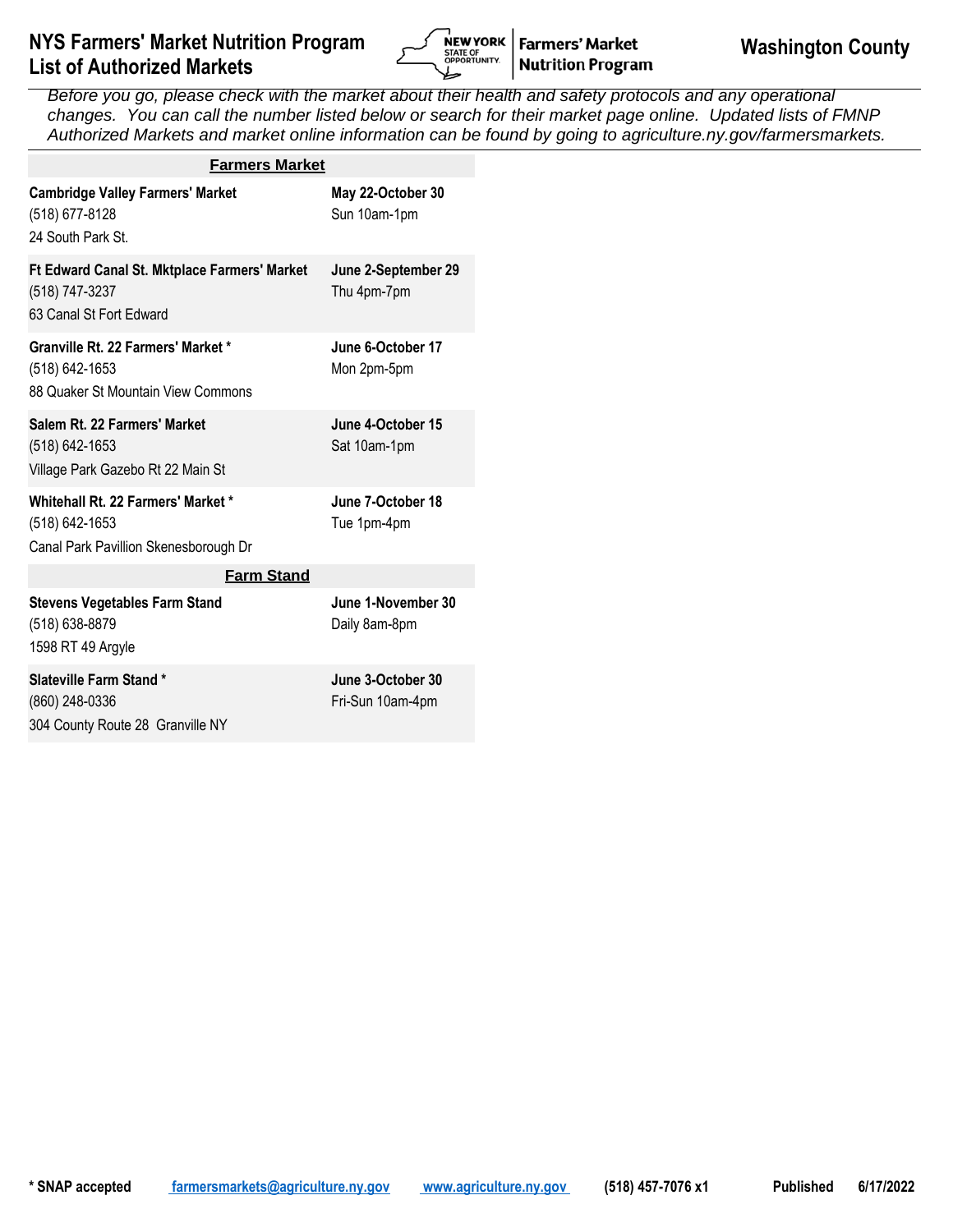

| <b>Farmers Market</b>                                                                          |                                                       |
|------------------------------------------------------------------------------------------------|-------------------------------------------------------|
| <b>Lyons Farmers' Market</b><br>(315) 882-1521<br>Village Square 32 Church St.                 | June 18-October 29<br>Sat 8am-12pm                    |
| Sodus Farmers' Market *<br>(315) 483-8029<br>58 W. Main St. Sodus Methodist Church             | June 15-October 12<br>Wed 2:30pm-6pm                  |
| <b>Ginegaw Farmers' Market</b><br>(315) 986-1400<br>3600 Lorraine Dr. Walworth                 | June 14-October 11<br>Tue 2:30pm-6:00pm               |
| <b>Wolcott Area Farmers' Market</b><br>(315) 879-0798<br>Northup Park New Hartford St          | May 26-October 13<br>Thu 1pm-6pm                      |
| <b>Farm Stand</b>                                                                              |                                                       |
| The Apple Shed Farm Stand<br>(315) 331-6294<br>3391 Fairville Maple Ridge Rd.<br><b>Newark</b> | <b>August 15-December</b><br>23<br>Daily 10am-5pm     |
| <b>LaMora Farms Farm Stand</b><br>(315) 521-0349<br>5925 Ontario Center Rd. Ontario            | June 10-November 1<br>Daily 7am-7pm                   |
| <b>Henderberg Farms Farm Stand</b><br>(315) 587-9062<br>3820 Hwy 414 Rose                      | May 1-November 10<br>Mon-Sat 10am-7pm<br>Sun 12pm-7pm |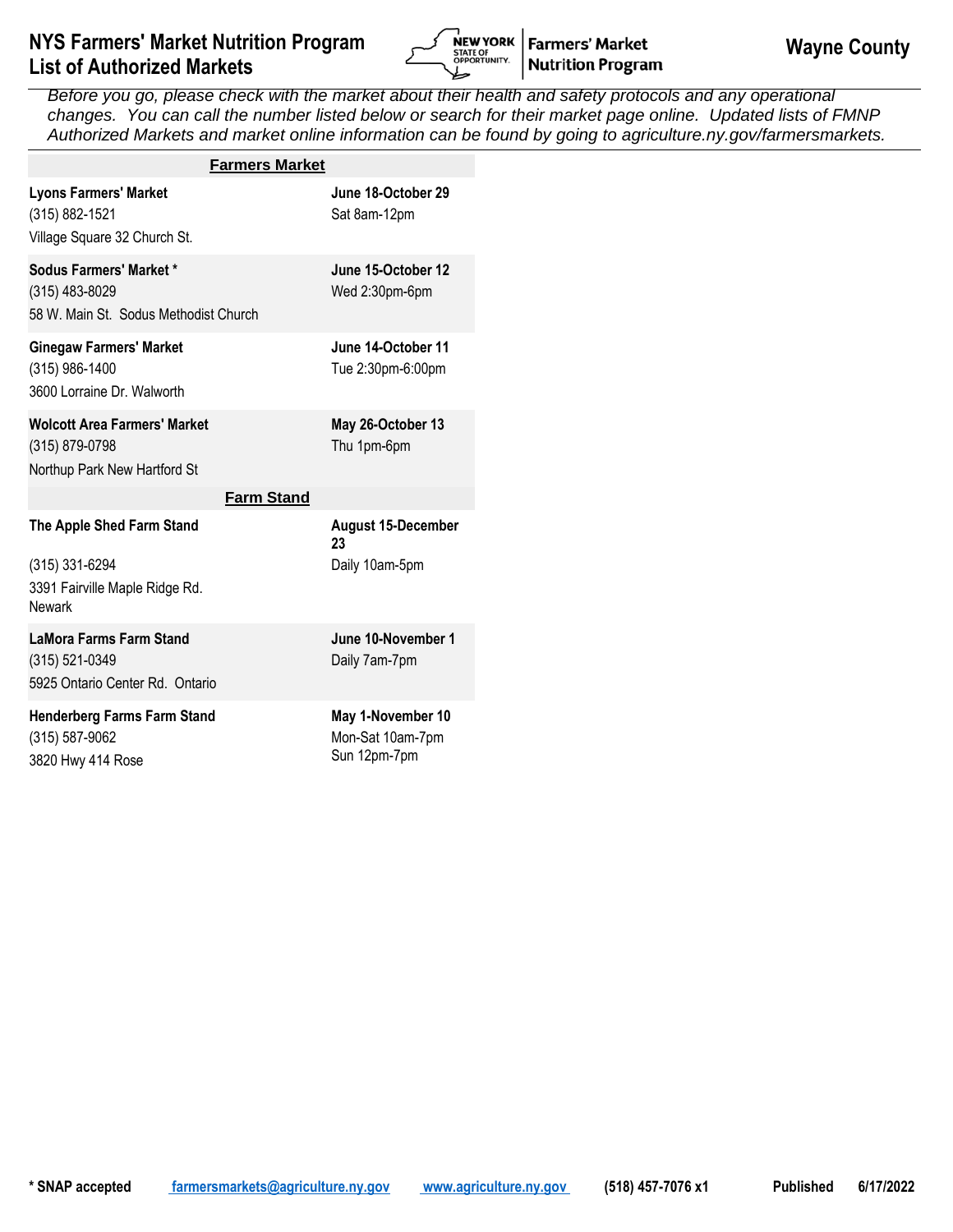

| <b>Farmers Market</b>                                                                                                                     |                                          | <b>Farm Stand</b>                                                                     |                                                         |
|-------------------------------------------------------------------------------------------------------------------------------------------|------------------------------------------|---------------------------------------------------------------------------------------|---------------------------------------------------------|
| <b>Bronxville Farmers' Market</b><br>(914) 806-3380<br>1 Stone Place & Paxton Ave                                                         | May 14-November 19<br>Sat 8:30am-1pm     | <b>Bowen Farm Stand</b><br>(914) 482-1749<br>14 N Columbus Ave Mt. Vernon             | July 15-November 30<br>Mon-Fri 10am-8pm<br>Sat 10am-6pm |
| Chappaqua Farmers' Market*<br>(914) 806-3380<br>Chappaqua Train Station 108 Allen Pl                                                      | May 7-December 18<br>Sat 8:30am-1pm      | Hilltop Hanover Farm Farm Stand<br>(914) 862-5002<br>1271 Hanover St Yorktown Heights | April 23-November 19<br>Fri 1pm-6pm<br>Sat-Sun 10am-4pm |
| <b>Hastings Farmers' Market *</b><br>(914) 806-3380<br>131 Southside Ave                                                                  | June 4-November 19<br>Sat 8:30am-1pm     |                                                                                       |                                                         |
| <b>Irvington Farmers' Market</b><br>(914) 806-3380<br>101 Main St                                                                         | June 5-November 20<br>Sun 9am-1:30pm     |                                                                                       |                                                         |
| <b>Larchmont Farmers' Market *</b><br>(914) 923-4837<br>122 Myrtle Blvd. Larchmont<br>Metro North lot off Chatsworth Ave.                 | April 23-December 17<br>Sun 8:30am-1pm   |                                                                                       |                                                         |
| New Rochelle Farmers' Market *<br>(914) 923-4837<br>20 Sicard Ave<br>Thomas Paine Cottage Museum                                          | June 3-October 28<br>Fri 9am-2pm         |                                                                                       |                                                         |
| <b>Ossining Farmers' Market *</b><br>(914) 923-4837<br>100 Main St at Spring St. Market Square                                            | May 7-December 17<br>Sat 8:30am-1pm      |                                                                                       |                                                         |
| Pleasantville Farmers' Market *<br>(914) 205-4545<br>Memorial Plaza parking lot<br>off Manville Rd next to Train Station                  | Year-round<br>Sat 8:30am-1pm             |                                                                                       |                                                         |
| Rye Farmers' Market *<br>(914) 923-4837<br>9 Theodore Fremd Ave. Rye<br>behind Purchase Street Stores                                     | May 8-December 4<br>Sun 8:30am-1pm       |                                                                                       |                                                         |
| <b>TaSH Farmers' Market *</b><br>(914) 471-7437<br>Patriots Park Route 9 Sleepy Hollow                                                    | May 28-November 19<br>Sat 8:30am-12:30pm |                                                                                       |                                                         |
| White Plains (International) Wed Farmers' Market April 20-November 23<br>$(312) 502 - 5603$<br>125 Court St. btwn Martine Ave. & Main St. | Wed 8:30am-3:30pm                        |                                                                                       |                                                         |
| Yonkers Farmers' Market *<br>(914) 923-4837<br>1 Woodworth Ave                                                                            | June 5-November 27<br>Sun 10am-3pm       |                                                                                       |                                                         |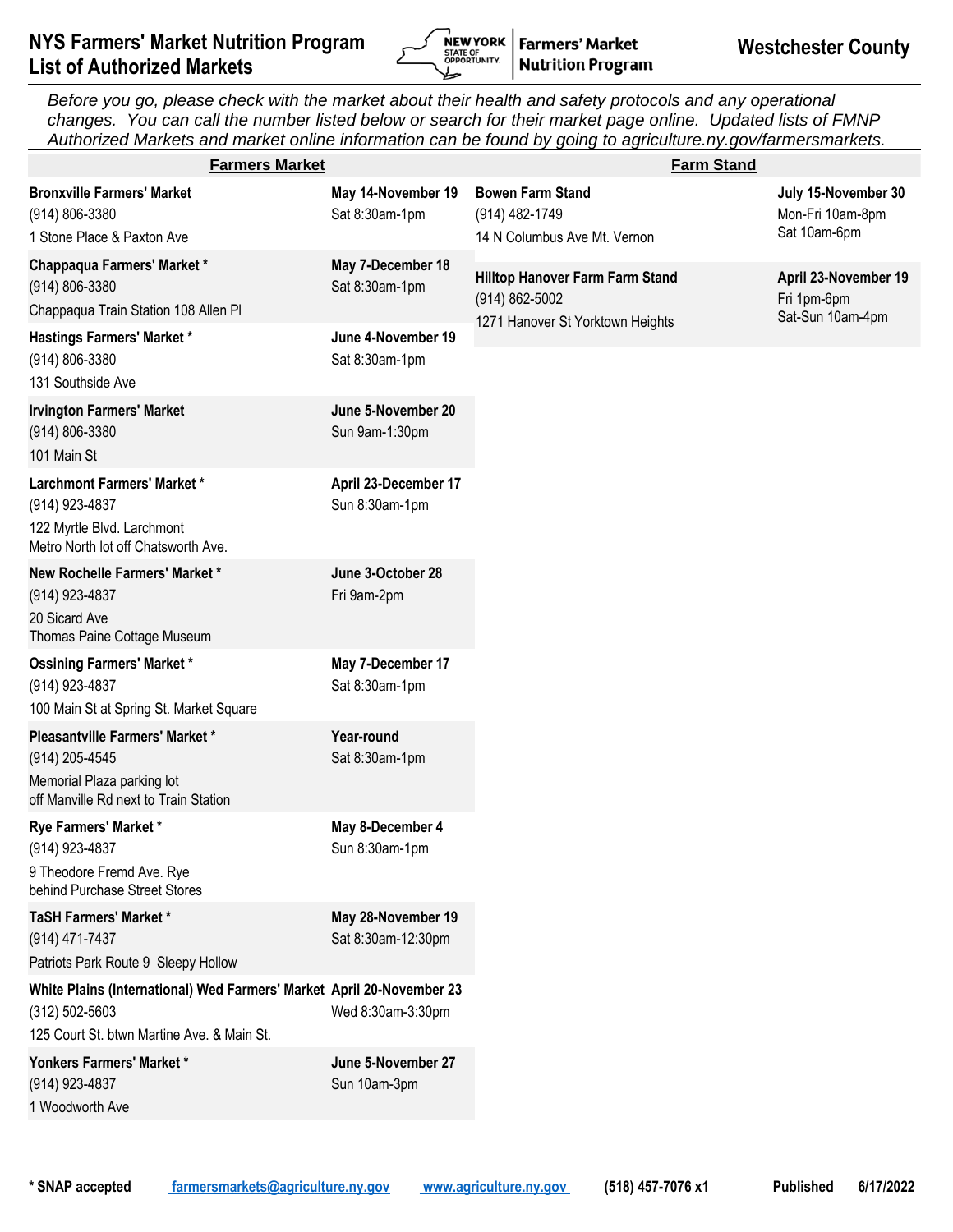

| <b>Farmers Market</b>                                                                             |                                                         |  |  |  |
|---------------------------------------------------------------------------------------------------|---------------------------------------------------------|--|--|--|
| <b>Perry Farmers' Market</b><br>(585) 991-3893<br>Perry Festival Plaza S. Main Street             | June 18-September 24<br>Sat 8:30am-12:30pm              |  |  |  |
| Farm & Artisan Market at the Villa *<br>(585) 786-8766<br>Artisan Villa 140 North Main St. Warsaw | May 11-October 26<br>Wed 2pm-6pm                        |  |  |  |
| <b>Farm Stand</b>                                                                                 |                                                         |  |  |  |
| Merle's Fresh Produce Farm Stand<br>(585) 708-1465<br>1408 Creek Rd, Rt 98 Attica                 | June 15-December 31<br>Mon-Fri 10am-6pm<br>Sat 10am-5pm |  |  |  |